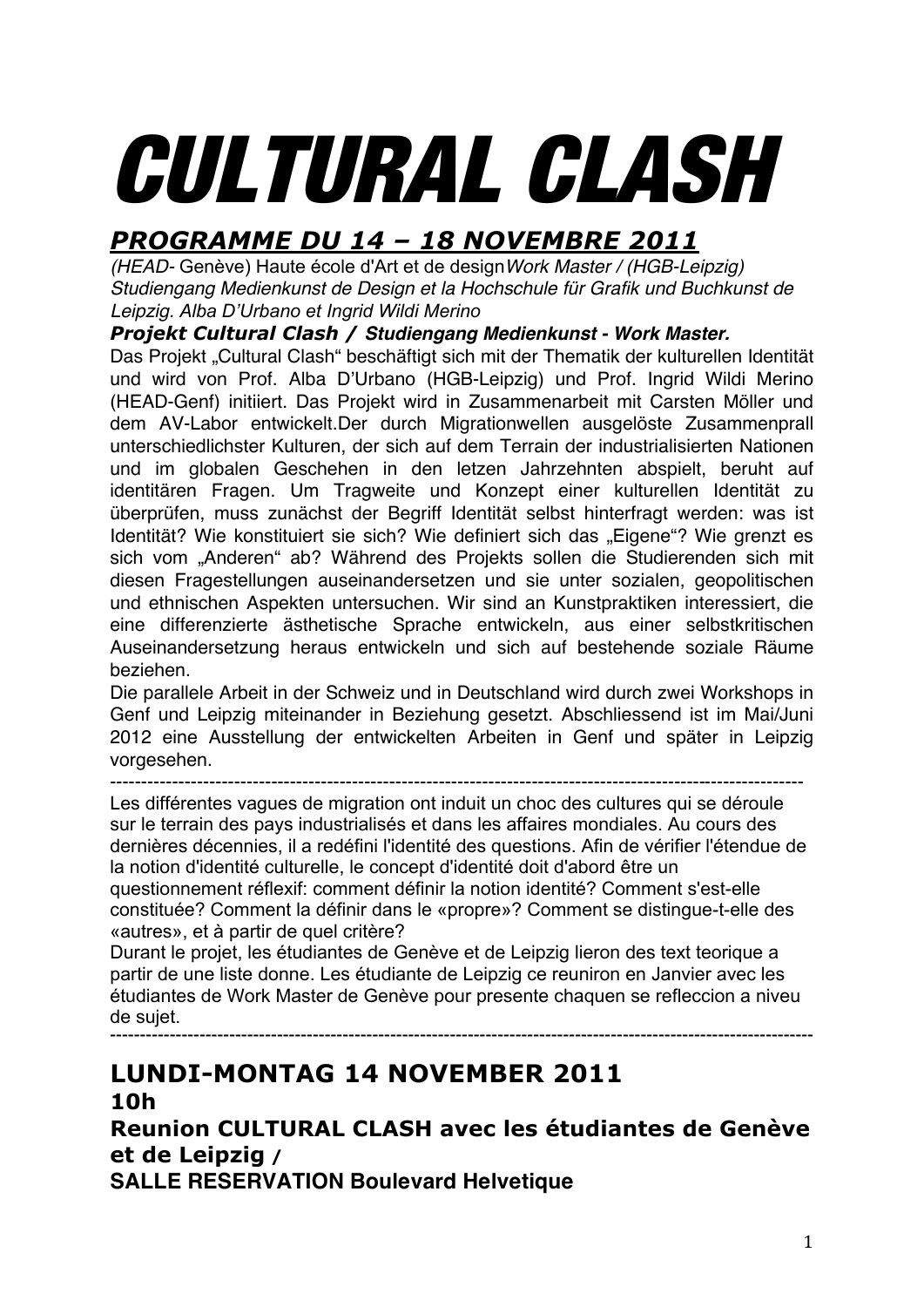Etudiant de Genève CULTURAL CLASH **de Genève Lab.zone CULTURAL CLASH ---------------------------------------------------------------------------------------------------------------------**

# **LUNDI-MONTAG 14 NOVEMBER 2011**

# **14h-16h**

## **CENTRE DE ACCUEL INTERNATIONAL**

Centre for Non-governmental Organizations and Delegations, located at Valavran (in the Commune of Bellevue, Geneva) was opened in 1997 thanks to many volunteers. It provides budget accommodation and support to non-governmental representatives and delegates from developing countries, in order to enable them to participate in international conferences. It is a place where delegates from all around the World can meet and share information and ideas. Priority is given to delegates from the Least Developed Countries (LDC) and to representatives of the Indigenous Peoples. GENEVE /106 ROUTE DE FERNEY 7 BUS 5

-----------------------------------------------------------------------------------

## ----------------------------------------------------------------------------------------------------------------- **LUNDI-MONTAG 14 NOVEMBER 2011 16 :30h- 21h**

**Lekturen étudiant-es de Genève et de Leipzig**

#### *------------------------------------------------------------------------------------------------------------------------------------------------------------------------* **MARDI/DIENSTAG 15 NOVEMBER 2011 10h–12h Visite Guide The Palais des Nations**

When Marquis Masson de Pezay voiced the hope in 1771 that a Society of Nations might be established in Switzerland, he was merely trying to cheer up his listeners who were complaining about living in a land of mountains, rocks and lakes. That wish came true on 16 January 1920, when the League of Nations was inaugurated. Its secretariat was based in Geneva and in 1936, it moved to the newly built Palais des Nations.The architectural competition had been launched with the following intention:*« The Palais, whose construction is the object of the competition, is intended to house all the organs of the League of Nations in Geneva. It should be designed in such a way as to allow these organs to work, to preside and to hold discussions, independently and easily in the calm atmosphere which should prevail when dealing with problems of an international dimension. »*After the dissolution of the League of Nations in 1946 and the transfer of its assets to the United Nations Organization, the European Office of the United Nations was established in the Palais des Nations, becoming the United Nations Office at Geneva in 1966.

The Palais stands in the 45-hectare Ariana Park among majestic trees many of which are over 100 years old. The City of Geneva has made the park available to the UN for its offices for as long as the UN exists. The park was originally owned by the Revilliod de Rive family whose last descendant bequeathed it to the City of Geneva. One of the bequest's conditions was that peacocks should roam freely on its grounds. It is not unusual to see peacocks dancing in full splendor in the Palais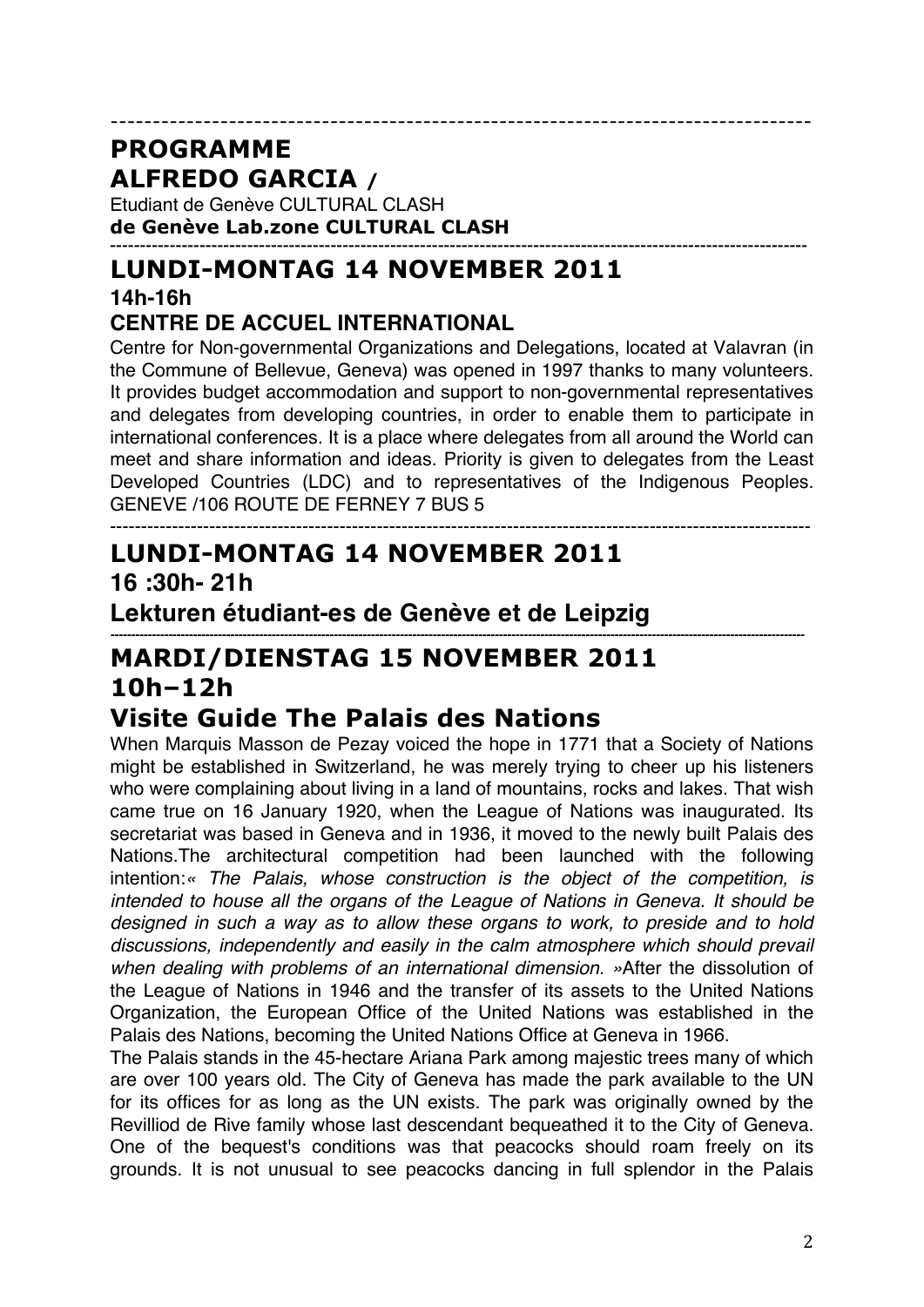grounds. The park also contains a 1668 chalet brought from the Gruyere district to Geneva for the national fair of 1896. Beneath the foundation stone of the Palais des Nations laid on 7 September 1929 lies a casket containing a document listing the names of the League of Nations Member States, a copy of the Covenant of the League and specimen coins of all the countries represented at its Tenth Assembly.

**The United Nations system** includes a large number of intergovernmental organizations, specialized agencies, programmes, funds, offices and research institutes as well as related organizations. Two thirds of the activities of the United Nations system take place in Geneva, making it a key centre of international cooperation and multilateral negotiation. This is one of the reasons that the city is often referred to as "International Geneva".Around 8,500 staff work for the United Nations family in Geneva, which is the largest concentration of United Nations personnel in the world. They are active in many of the major fields of work of the United Nations, including health; labour; intellectual property; human rights; humanitarian action and disaster relief; economic, trade and development activities; disarmament efforts; science and technology; as well as research and training. UNOG cooperates closely with the United Nations entities in Geneva, including in providing administrative and conference services support

--------------------------------------------------------------------------------------------------------------------------------------------------------------------------

# **MARDI/DIENSTAG 15 NOVEMBER 2011 12h-15h PROGRAMME ILSE FRECH**

Etudiante de Genève CULTURAL CLASH

#### **---------------------------------------------------------------------------------------------------------------------- MARDI/DIENSTAG 15 NOVEMBER 2011 15h30-17h Centre de Contact Suisses-Immigrés Genève**

25 route des Acacias, 1227 Les Acacias TEL: 022 304 48 66 / 022 304 48 60 Tram 15 ou 17, arrêt "Industrielle". Marianne Halle, responsable des relations extérieures du CCSI, et par Eva Kiss, responsable de la permanence "permis de séjour", qui vous feront une brève présentation du travail du centre et de la politique migratoire suisse et répondront aux questions des étudiants. Les interventions se feront en français, Mme Halle peut répondre aux questions en anglais si nécessaire et comprend l'allemand. Les étudiant-e-s peuvent consulter notre site www.ccsi.ch, sur lequel ils-elles trouveront, outre des documents de présentation des activités du centre, des dossiers et une bibliographie concernant les thématiques sur lesquelles nous travaillons.

## -------------------------------------------------------------------------------------------------------------- **MARDI/DIENSTAG 15 NOVEMBER 2011 17:30h–20:00h PROGRAMME SEVERIN GUELPA**

Etudiant de Genève CULTURAL CLASH After years of tolerance coming from judiciary autorities and the prosecutor of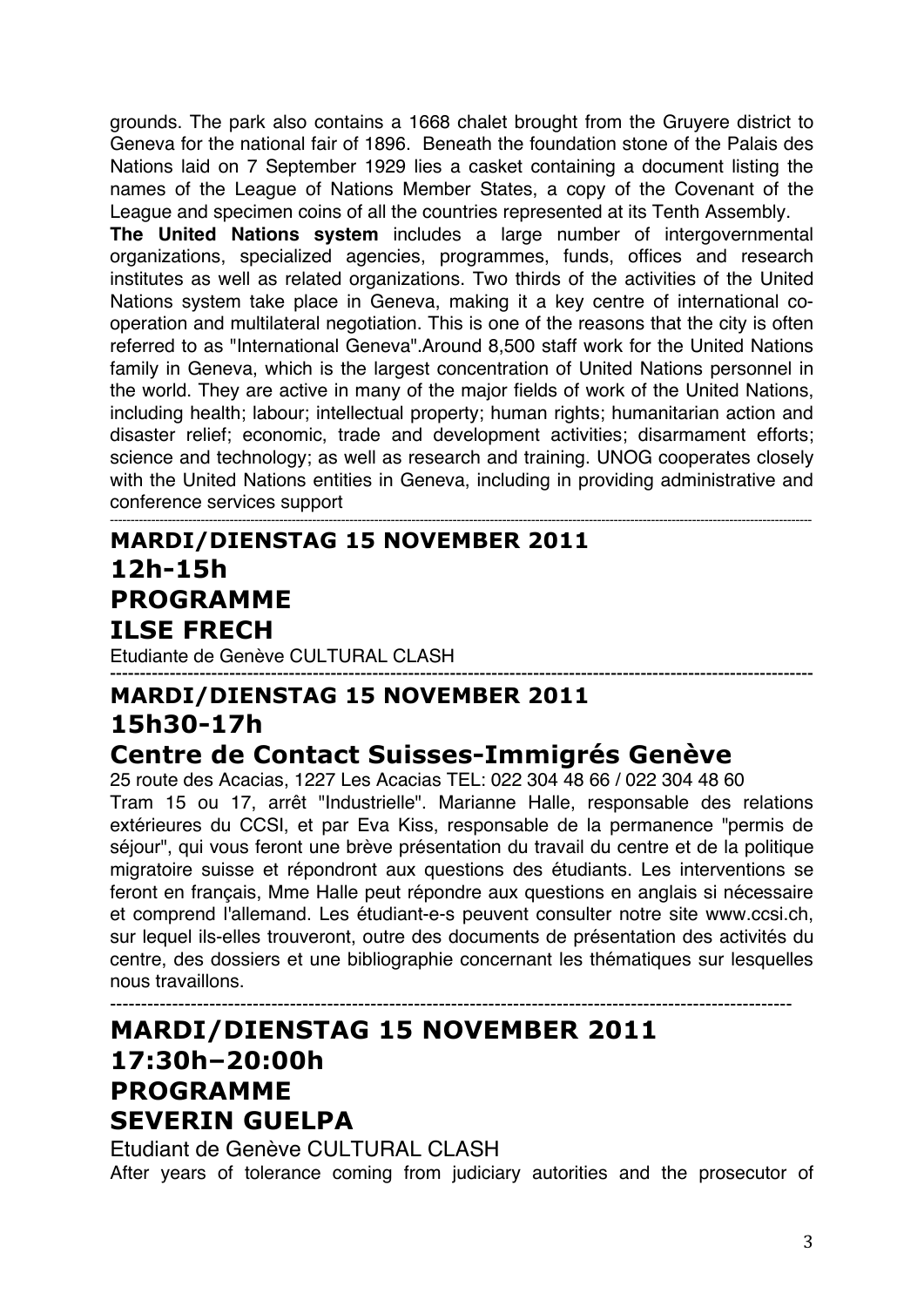Geneva, lots of squatted places had to close. The squat movement and the artists had to find new ways to create living or working spaces. By visiting a few emblematic and artistic buildings in Geneva, this walk will show you some actual examples of self-organized artist's places.

Visite / lieux artistiques autogérés genevois. Ateliers du Vélodrome, l'Usine ainsi les ateliers Kugler / Topo historique sur ces lieux et leur dynamique.

## ---------------------------------------------------------------------------------------------------------------------------------------- **MERCREDI / MITTWOCH 16 NOVEMBER 2011 11:30h-12:15**

#### **Visite in the International Economics at the Graduate Institute of International and Development Studies**

Professeur Arcand nous fera Présentation of International Economics at the Graduate Institute of International and Development Studies in Geneva/ Professor and Head of Development Studies /Master in Development Studies (MDEV) at the Institute, as well as our new PhD program in Development Economics /Founding Fellow of the European Development Research Network (EUDN).Responsable du Master en études du développement / La présentation se fera 16 Voie-Creuse, 1202 Genève au 3ème étage, salle CV 339.

#### **About the Institute**

The Graduate Institute of International and Development Studies is a leading institution of research and higher education dedicated to the study of world affairs, with a particular emphasis on the cross-cutting fields of international relations and development issues.

Through our core activities, we aim to promote international cooperation and make a contribution to the progress of developing societies. More broadly, we endeavour to develop creative thinking on the major challenges of our time, foster global responsibility and advance respect for diversity.

We are a cosmopolitan community located in the heart of Geneva, an international city and a centre of global governance. By intensely engaging with international organisations, NGO's, governments and multinational companies, we participate in global discussions and prepare future policy-makers to lead tomorrow's world.

Professeur Arcand (http://www.graduateinstitute.ch/economics/arcand), qui est responsable du Master en études du développement, pourra vous accueillir le mercredi 16 novembre de 11h30 à 12h15. La présentation se fera 16 Voie-Creuse, 1202 Genève au 3ème étage, salle CV 339. (http://www.graduateinstitute.ch/economics/arcand), qui est responsable du Master en études du développement, pourra nous accueillir le mercredi 16 novembre de 11h30 à 12h15. La présentation se fera 16 Voie-Creuse, 1202 Genève au 3ème étage, salle CV 339.

**--------------------------------------------------------------------------------------------------------------------- MERCREDI / MITTWOCH 16 NOVEMBER 2011**

# **12:30h-13:30h Assemblée / Reunion avec tout les étudiant-es de Cultural Clash ----------------------------------------------------------------------------------------------------------------------**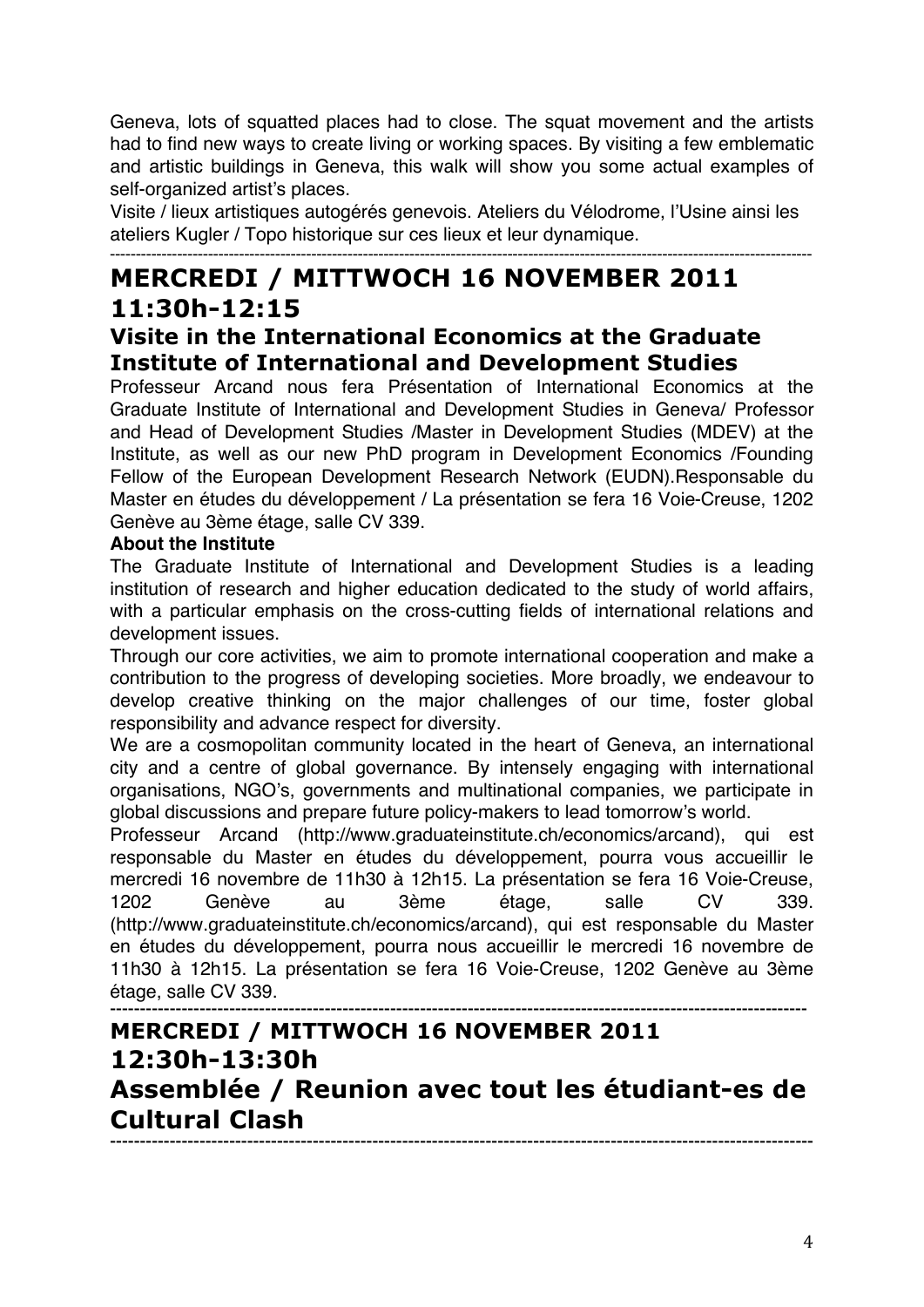-----------------------------------------------------------------------------------

## **MERCREDI / MITTWOCH 16 NOVEMBER 2011 14h-15h VISITE GUIDE /MAMCO**

**---------------------------------------------------------------------------------------------------------------------- MERCREDI / MITTWOCH 16 NOVEMBER 2011 15 :15h 21h Lekturen étudiantes/Genève-Leipzig** 

#### **---------------------------------------------------------------------------------------------------------------------------------------------------------------------------- JEUDI / DONNERSTAG 17 de NOVEMBRE 2011 10h-12h CONFERENCE JOTA CASTRO**

Special conférences / Conjuring up trivial humour, politically incorrect sarcasm, and a wide range of references, Castro's sculptures, installations, and performances point up certain mechanisms at work in society, whose imbalances and weaknesses are skilfully highlighted by the artist. Castro's works reinterpret facts connected with current events along with the artist's personal history. His work has been shown around the world and has taken part in the Biennales of Venice, Tirana, Prague and Kwangju (Korea) being awarded with the Biennale Kwangju award in 2004.

Jota Castro (né en 1965 à Yurimaguas au Pérou) est un artiste plasticien de nationalité franco-péruvienne. Diplômé en sciences politiques, ancien élève du collège d'Europe à Bruges, Jota Castro a travaillé pour les Nations unies et pour l'Union européenne. Il se consacre depuis 1998 à l'art contemporain. Son œuvre explore plus particulièrement le thème de l'information et du pouvoir qu'elle confère à ceux qui la détiennent et qui la manipulent. Il utilise la photographie, la sculpture, la vidéo et les installations pour parler de sujets sociaux.

Il est membre fondateur du magazine Nolens Volens en Espagne ainsi que du comité éditorial du magazine Janus en Belgique. Jota Castro a montré son travail dans de nombreuses institutions internationales. Il a participé à la Biennale de Venise, de Tirana, de Prague, ainsi qu'à celle de Gwangju en Corée où il a gagné le prix de la Biennale en 2004. En 2005, le palais de Tokyo (Paris) lui consacre une exposition personnelle. En 2009, Jota Castro est commissaire d'exposition du pavillon de l'Urgence à la Biennale de Venise (Collateral events) avec une exposition intitulée The fear Society. Curatorial projects and texts in UiU and Nafas: 53rd Venice Biennale, 2009: Fear Society 4 June - 4 Oct. 2009. The Fear Society Pabellón de la Urgencia. Project by the Region of Murcia (Spain). Venue: Arsenale Novissimo. Curator: Jota Castro. 12 artists./ www.jotacastro.eu/

#### **---------------------------------------------------------------------------------------------------------------------------------------------------------------------------- JEUDI / DONNERSTAG 17 de NOVEMBRE 2011 14h-16 TABLE ROUNDE AVEC JOTA CASTRO --------------------------------------------------------------------------------------------------------**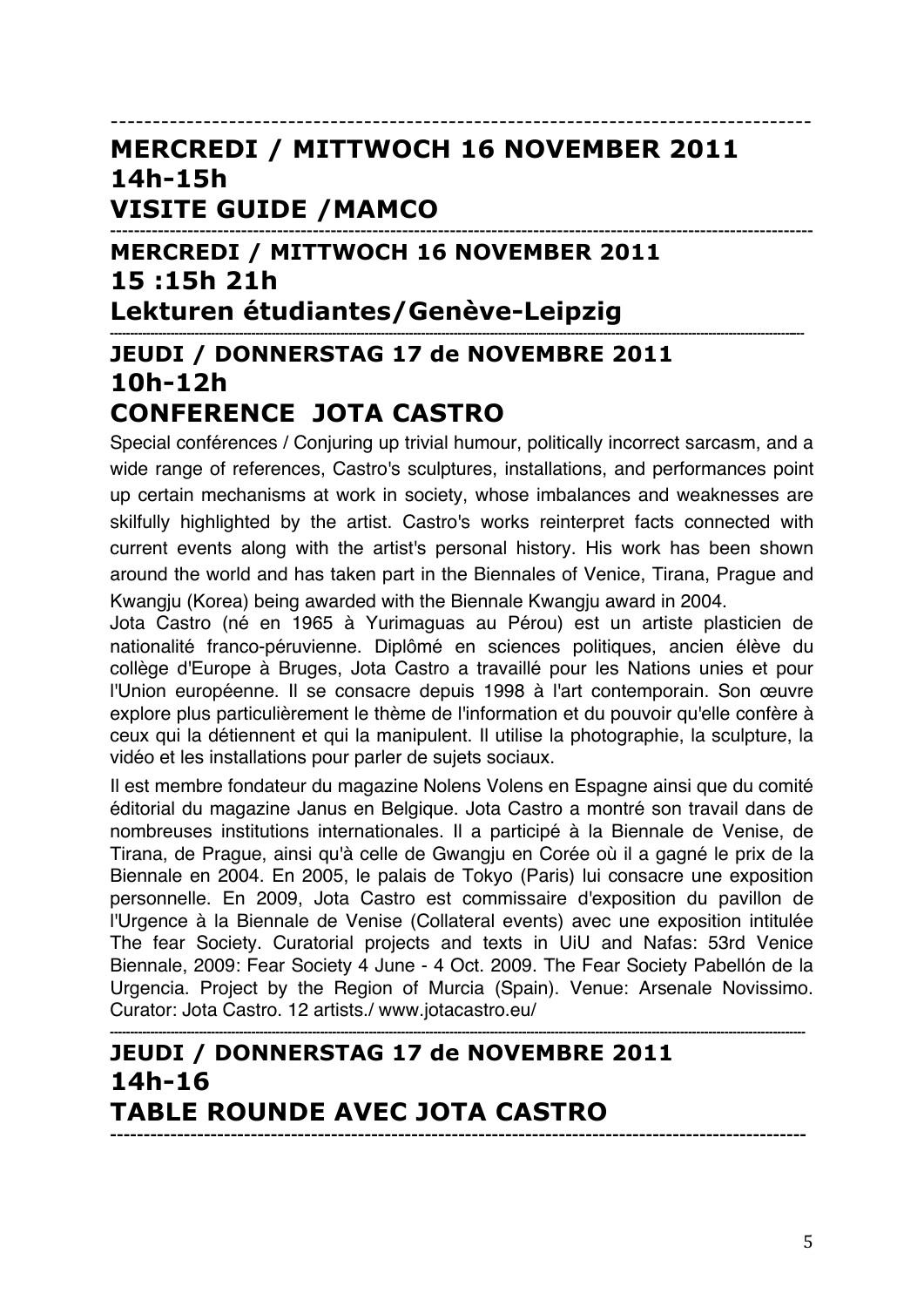#### **JEUDI / DONNERSTAG 17 de NOVEMBRE 2011 16h Visite Quartier Paquis --------------------------------------------------------------------------------------------------------------------- VENDREDI/ FREITAG 18 de NOVEMBRE 2011 10h-12h**

## **CONFERENCE TANIA BRUGUERA**



**RE-CONCEPTUALIZING THE 21ST CENTURY (Im)MIGRANT IM International** will be holding a two-day convening, engaging (im)migration experts from both local and international communities, activists and community leaders from social service organizations, elected officials and academics. The event will focus on re-defining what it means to be a (im)migrant in the context of the 21st century, establishing a new framework for analyzing this multifaceted concept.

**ABOUT THE PROJECT /CONCEPT /** *Immigrant Movement International* **(***IM International)* **is a five-year project initiated by artist Tania Bruguera**. Its mission is to help define the immigrant as a unique, new global citizen in a post-national world and to test the concept of arte útil or "useful art", in which artists actively implement the merger of art into society's urgent social, political and scientific issues. During 2011, IM International is located in Queens, NY—a borough where 167 languages are spoken and where 46 percent of the population is foreign born. From its office on Roosevelt Avenue in Corona (a neighborhood dominated by Ecuadorian, Dominican, Mexican, Chinese, South Asian, Korean immigrants), IM International provides space for member and outreach activities by local social service and cultural organizations, engages elected officials, and hosts monthly "Make a Movement" Sundays in which artists, activists, and community members come together to celebrate and build a new, cross-national immigrant community. As it moves to different locations around the world, IM International will draw on the lessons learned in the multinational and transnational neighborhood of Corona and its vibrant and pioneering organizations run by immigrants for immigrants. Year one of Immigrant Movement International is supported by The Queens Museum of Art, located in Queens' historic Flushing